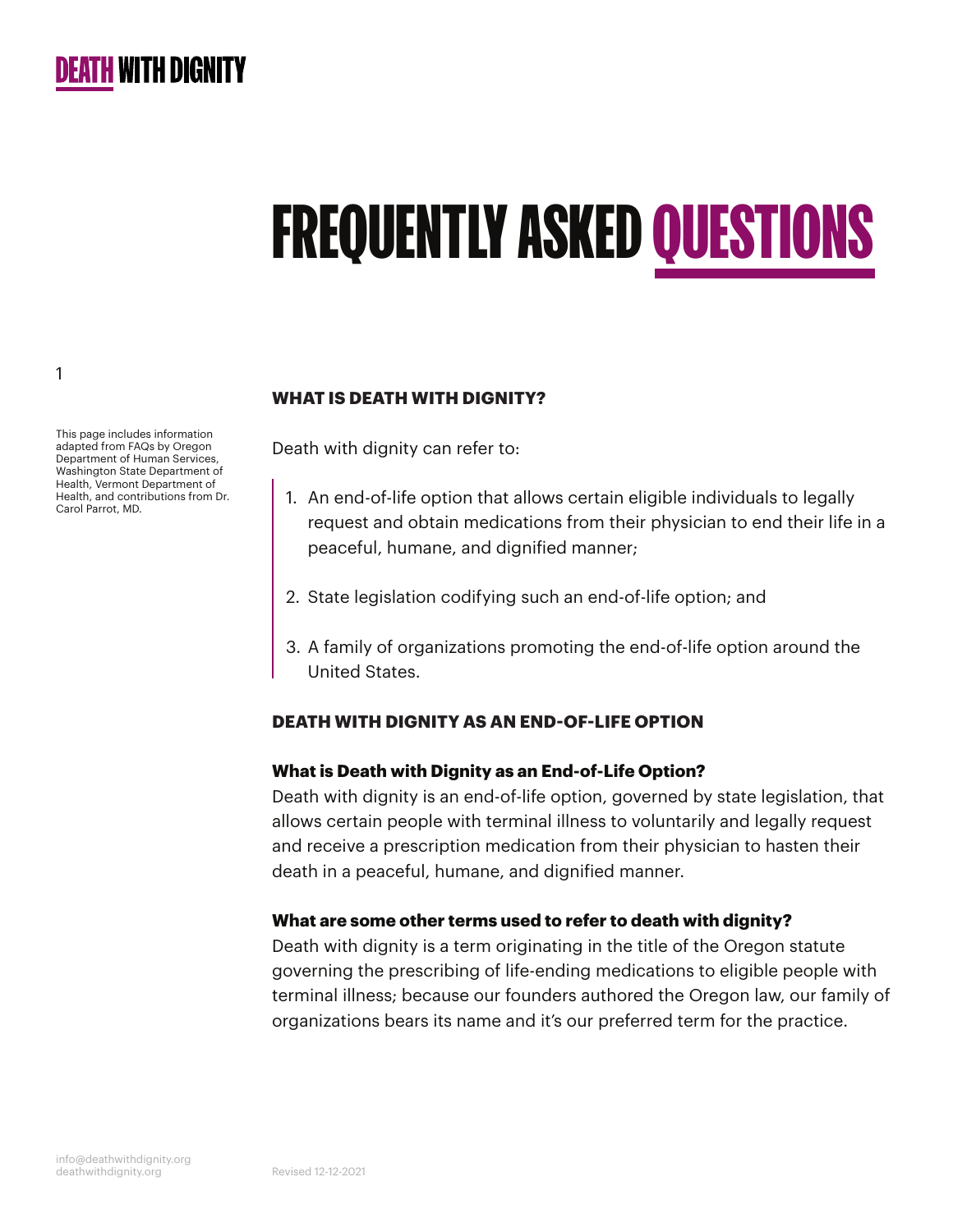#### Other terms include:

- physician-assisted death
- physician-assisted dying
- aid in dying
- physician aid in dying
- medical aid in dying

Incorrect and inaccurate terms that opponents of physician-assisted dying use in order to mislead the public include:

• assisted suicide

2

- doctor-assisted suicide
- physician-assisted suicide
- (active) euthanasia

A legal prescription for life-ending medications in only available in states with death with dignity laws. To qualify under death with dignity statutes, you must be:

- an adult resident of a state where such a law is in effect;
- capable of making and communicating your own healthcare decisions;
- diagnosed with a terminal illness that will lead to death within six months, as confirmed by qualified healthcare providers; and
- capable of self-administering and ingesting medications without assistance.

Each state's qualification process may vary.

# **How can I find a doctor in a "death with dignity state" who will prescribe lifeending medications?**

There are no lists of healthcare providers who participate in assisted-dying laws, for both confidentiality and safety reasons. Provider participation in the law is strictly voluntary.

You are more likely to find a participating provider in a non-faith-based hospital and in larger cities. End of Life Washington has compiled information about which activities each hospital in the state permits or restricts when a patient asks for assistance using their Act.

To find out if your doctor is willing to participate in the law, make an appointment with them to discuss your end-of-life goals and concerns, including the option available under the state's death with dignity law. Ask any kind of doctor: your hospice doctor, oncologist, pulmonologist, or neurologist, or even your dermatologist or psychiatrist. Any physician licensed to practice in a "death with dignity state" is allowed to participate if they agree. The law also says every physician has the choice not to participate.

If the first physician says yes, ask them for a referral to another doctor who will participate or ask another of your (probably many) doctors if they will participate. Both physicians need to certify that you meet the criteria under the law. The first physician will be your attending physician for the law. They will guide you through all the requirements of the law and, if you qualify, will write the life-ending medication prescription for you. The second certifying doctor will be the consulting physician who has to certify all criteria of the law have been met.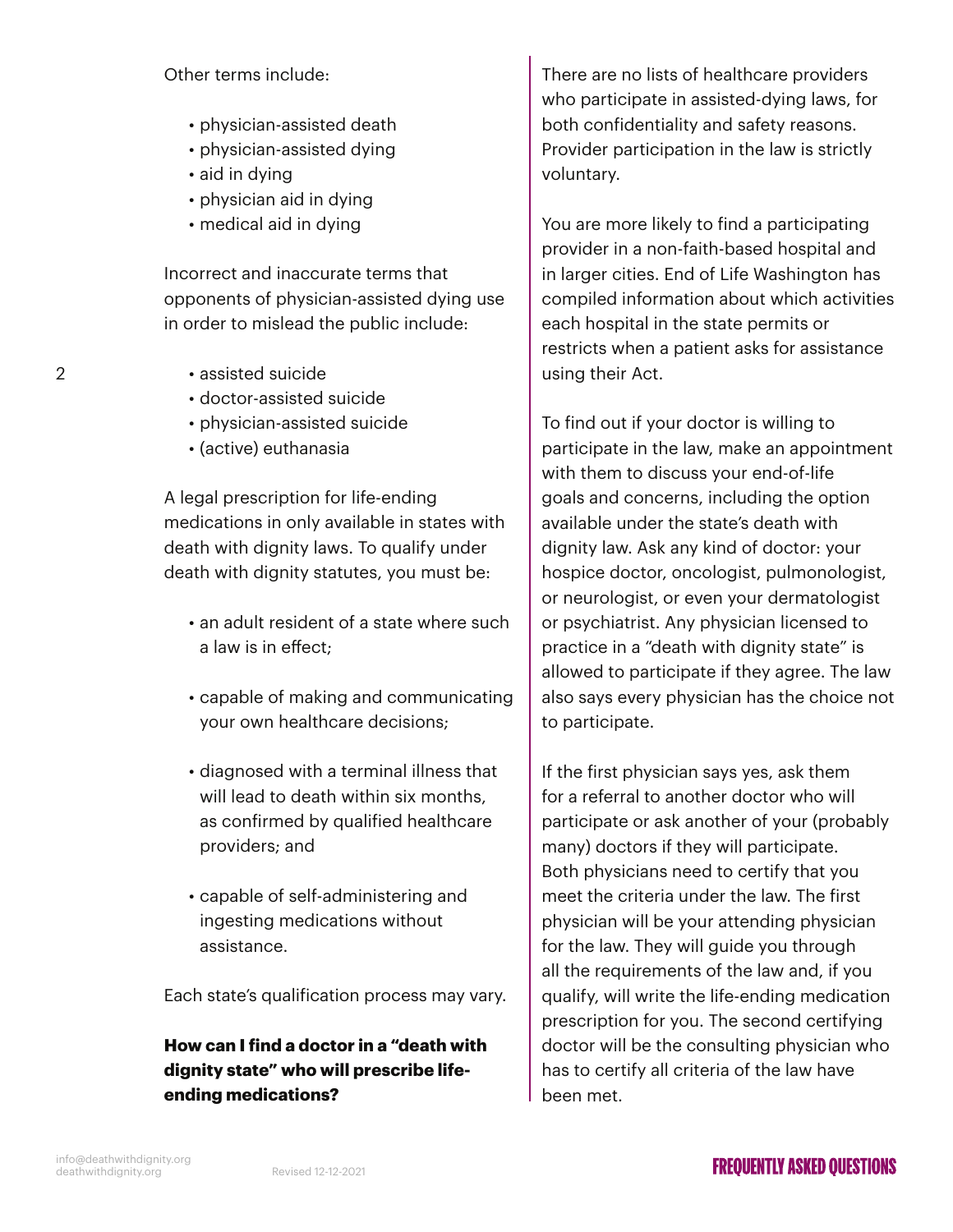New Mexico is the first state to authorize advanced-practice nurses (APRN) and physician assistants (PA) to participate in supporting patient decisions under an aidin-dying law.

#### **Where can I take the medication?**

**Place of Your Choosing.** You can take (selfadminister and ingest) the medications at a place of your choosing. Most people (92 percent in Oregon) choose to take the medications at home; those who reside in assisted-living or nursing home facilities tend to take them there.

**Public Place.** The aid-in-dying laws require your provider to advise you not to take the medication in a public place.

The laws also stipulate consequences for taking the medication in a public place by allowing governmental entities that incur resulting costs to recoup them from your estate. For example, California's End of Life Option Act states that:

443.21. *Any governmental entity that incurs costs resulting from a qualified individual terminating his or her life pursuant to the provisions of this part in a public place shall have a claim against the estate of the qualified individual to recover those costs and reasonable attorney fees related to enforcing the claim.*

An additional issue is the need for a funeral home to be able to reach the area to remove your remains; most funeral homes refuse to do so in a public place.

**Out-of-State.** If you take a dose prescribed

under a death with dignity law outside the state where you obtained it, you may lose the legal protections afforded by the law in question. For example, your death may be ruled a suicide under another state's law, with resulting effects on your insurance policies.

#### **What kind of prescription will I receive?**

None of the medical aid-in-dying laws tell your physician exactly what prescription to give you, but all medications under these laws require the attending physician's prescription. It is up to the physician to determine the prescription.

#### **How much does the medication cost?**

Cost varies based on medication type and availability, as well as the protocol used (additional medications may be prescribed by your physician to be consumed prior to the lethal medications at an extra cost). Your physician and pharmacist will have more specific information regarding your prescription.

# **When will I know it is the time to take the medication?**

No one can answer this question for you. Some people know when it's time, when they've reached a point where their disease or the pain and suffering it causes has robbed them of the quality of life they find essential.

If you decide the time is not right, that's fine; it only means the Death with Dignity Act is working as intended because it has given you the freedom and empowerment to set your own timeframe. Some people (about 30 percent) never take the medication. Simply knowing they have this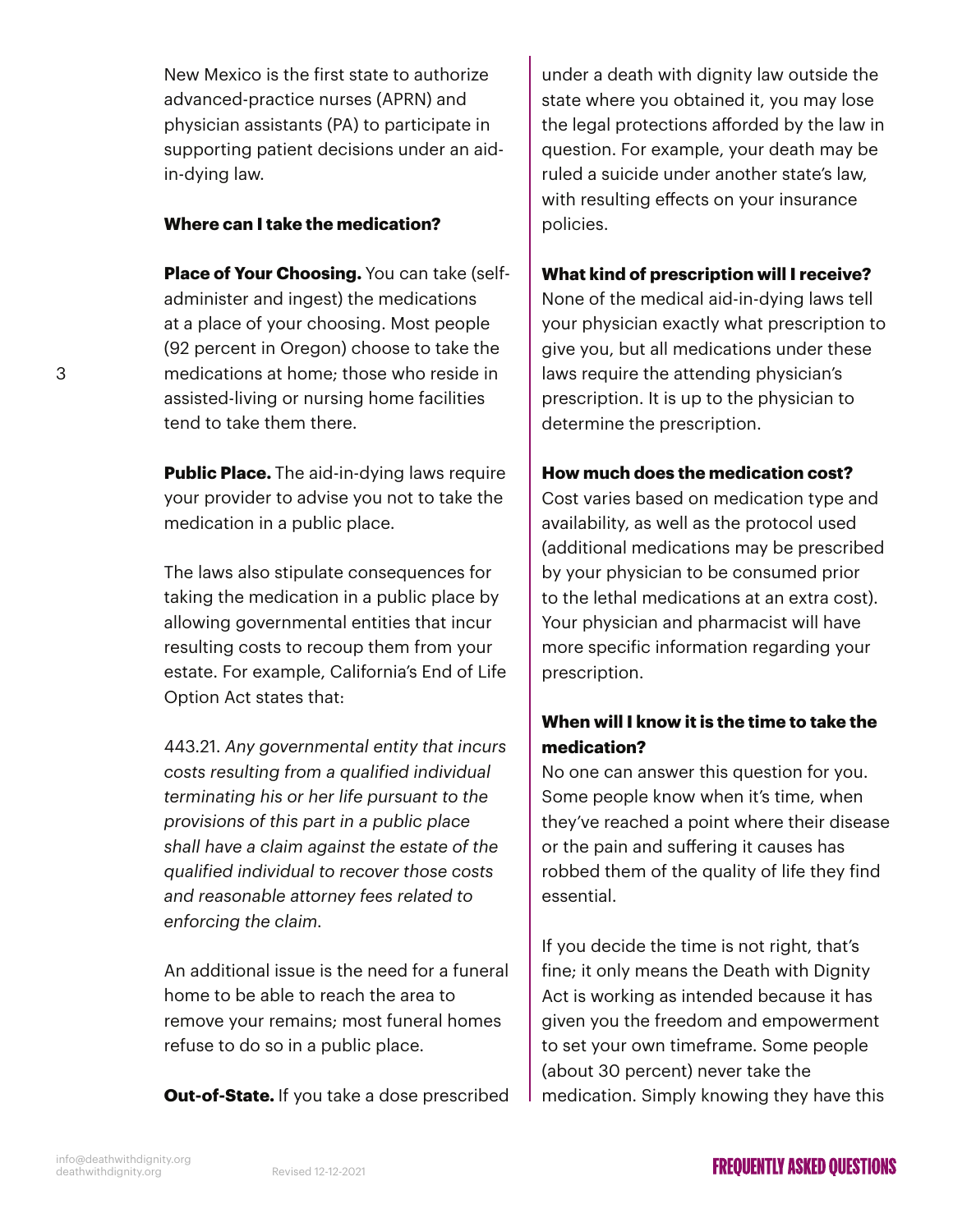option, if they need it, gives them comfort.

## **What happens with the unused medications?**

As controlled substances, medications prescribed under death with dignity laws are regulated by federal statutes. These medications are carefully tracked from the date they are prescribed to the date the person for whom they are prescribed dies. Physicians must report all prescriptions for lethal medications to their state's health department. Similarly, pharmacists must report on dispensing these medications.

The medications must be taken by the person they are prescribed to. Criminal penalties may ensue if another person takes them.

About one in three people who obtain medications under aid-in-dying laws choose not to take them. Anyone who chooses not to ingest a prescribed dose or anyone in possession of any portion of the unused dose must dispose of the dose in a legal manner, as determined by the federal Drug Enforcement Agency or their state laws, if any.

Each state's law may have specific instructions for disposal of unused medications, so it is best to check your state's law.

Because nine out of ten patients who use the death with dignity laws are enrolled in hospice care at the time of their death, it is the responsibility of hospice to have a policy about medications left after a patient's death, including the legally prescribed lethal doses of aid-in-dying

medications, and to educate the deceased patient's family about the disposal of such medications.

In those few cases where the patient is not enrolled in hospice at their death, any unused medications need to be disposed of by those who are present at the time the patient dies.

There have been no reported cases of misuse of aid-in-dying medications during the 20+ years Oregon's law has been in effect, nor in any other states with existing death with dignity laws.

The objection that simply having the lethal dose of medicine results in its misuse fails to account for any other medications patients around the country have, e.g., Oxycontin, Oxycodone, morphine, antidepressants, sleeping sedatives, etc., all of which could be misused and in some cases are misused. The laws in the U.S. are very clear: legally prescribed medications must be taken by the person for whom they are prescribed, and it is illegal for such medications to be used by others.

# **What options do I have if my state does not allow physician aid in dying? You can:**

- Voluntarily stop eating and drinking;
- Stop treatment or not start treatment at all. Every competent individual has a right to refuse medical therapies; or
- Use palliative sedation.

Such measures can take anywhere from several days to several weeks to result in

4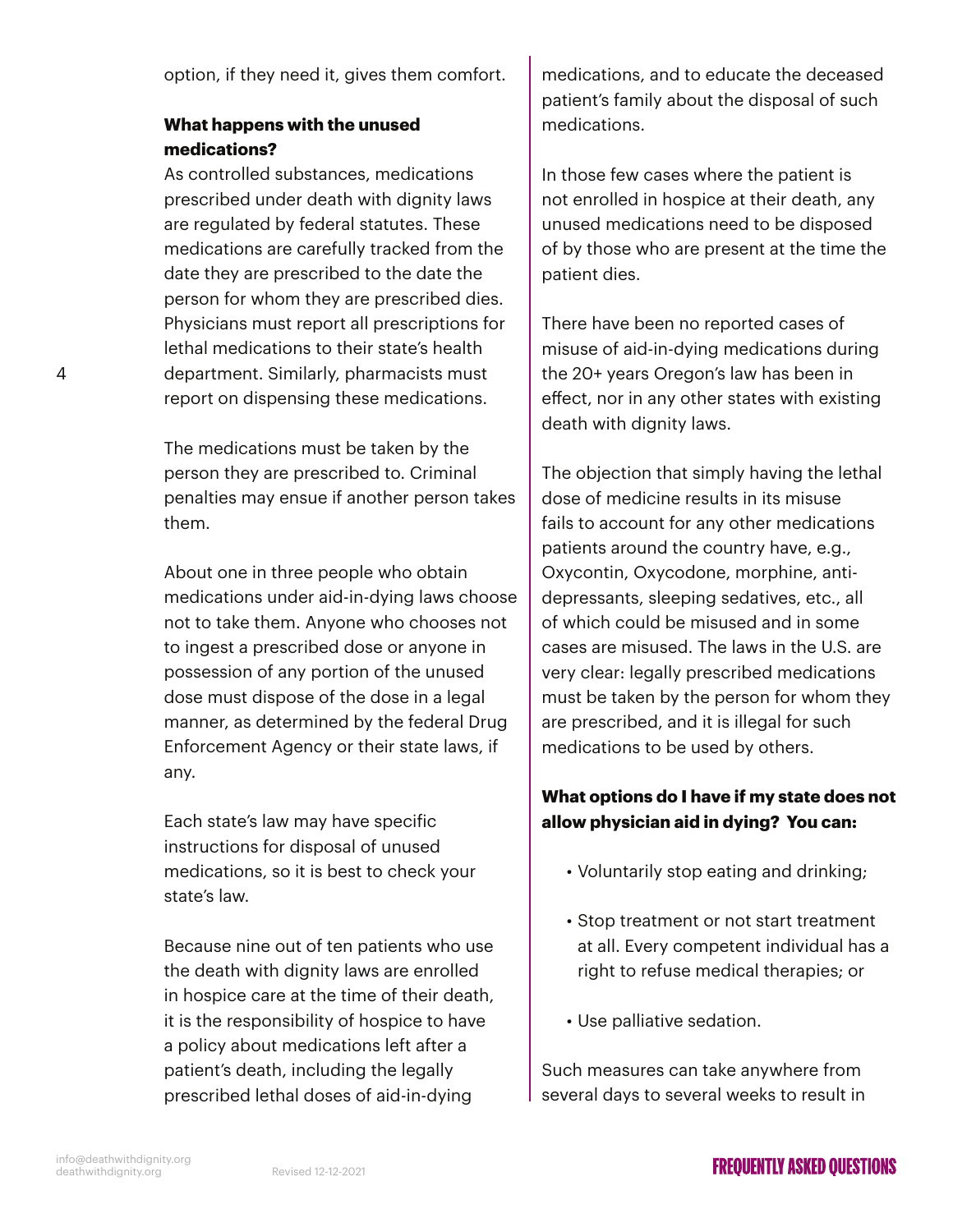death. Stopping treatment or medication may lead to unanticipated effects or pain.

Your end-of-life concerns can also be addressed by hospice or your palliative care providers. Discuss your options with your physician.

#### **DEATH WITH DIGNITY LEGISLATION**

#### **What is Death with Dignity Legislation?**

Death with dignity, or medical aid-indying, statutes allow certain adults with terminal illness to request and obtain a prescription for medication to end their lives in a peaceful manner. The acts outline the process of obtaining such medication, including safeguards to protect both patients and physicians.

In states where physician-assisted dying is legal, there is no state program for participation in the existing aid-in-dying laws and people do not apply to state health departments. It is up to eligible patients and licensed physicians to implement the act on an individual, case-by-case basis.

# **Can my family member or a proxy request participation in medical aid in dying on my behalf? For example, if I am in a coma or suffer from Alzheimer's Disease or Dementia?**

No. The law requires that you ask to participate voluntarily on your own behalf and meet all the eligibility criteria at the time of your request.

## **Can physician-assisted death laws be used with advanced directives?**

No. Advance directives are documents that describe what you as a dying person want

done (or not done) medically if you can no longer make decisions for yourself. Aid-indying laws cannot be used under advance directives for this reason.

## **What are the residency requirements under death with dignity laws?**

Legal state residency is a requirement for accessing death with dignity laws. You must provide adequate documentation to your attending physician to verify that you are a current resident of the jurisdiction with an aid-in-dying statute. It is up to the attending physician to determine whether you have adequately established residency.

## **Can I move to a "Death with Dignity State" in order to participate in the law?**

There is nothing in death with dignity statutes that prevents you from doing this. You must be able to prove to the attending physician that you are currently a resident. It is up to the attending physician to determine whether you qualify and whether they will provide your care.

Moving to a new state is a big challenge under any circumstances. It's particularly challenging if you are terminally ill. You will likely need the support of family or friends to make your move, then reestablish your healthcare in your new location.

Moving to a state with a law does not guarantee you will qualify for medical aid in dying. Only healthcare providers can make that determination.

# **Can I just travel to a "Death with Dignity State" temporarily and then go back home with the medication?**

No. You must be a resident of one of these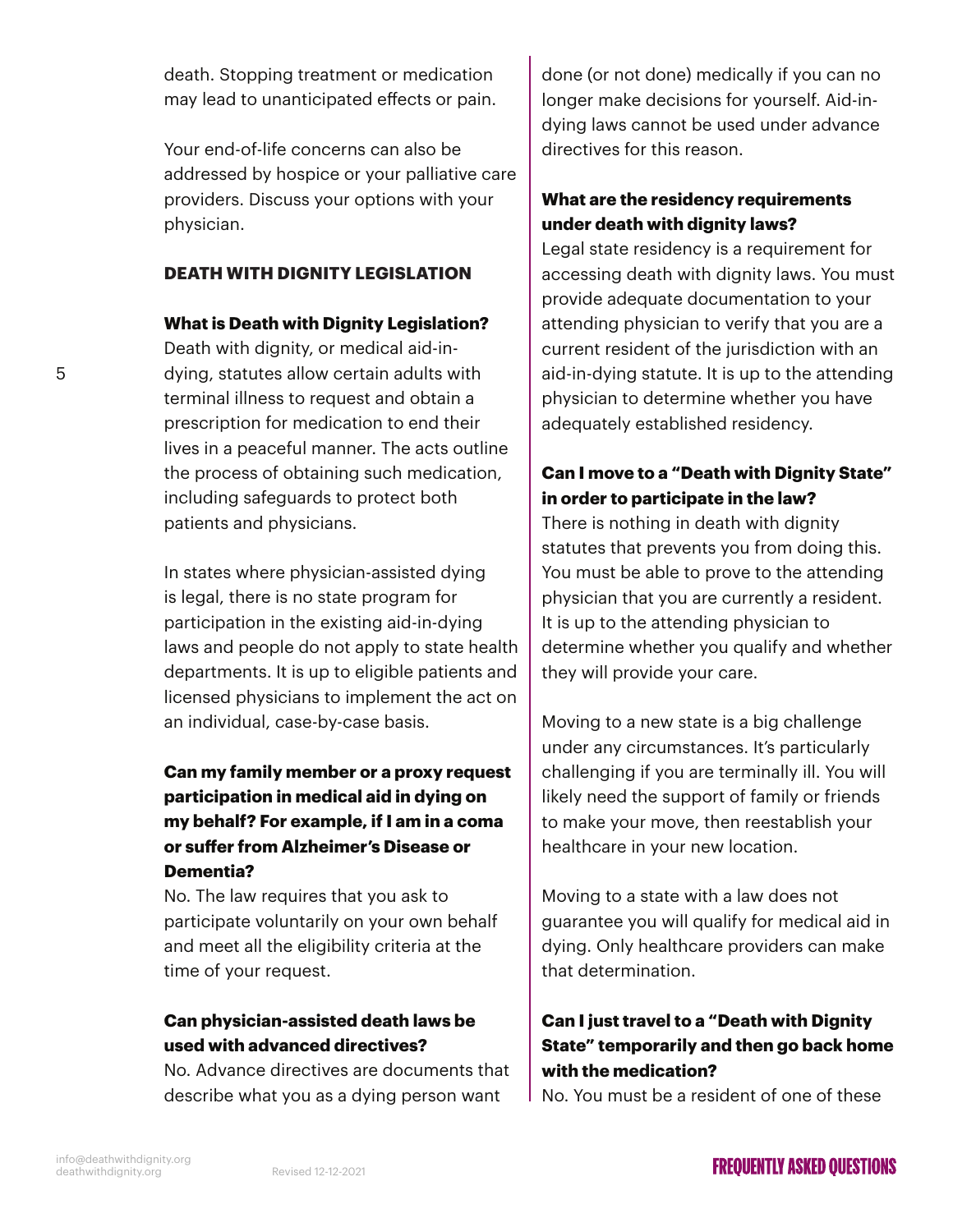states and plan to die in that state. Taking the medication prescribed under one state's physician-assisted dying law outside that state may result in you and your physician's losing legal protections afforded by the law in question.

#### **How do aid-in-dying laws protect patients?**

Death with dignity statutes contain a number of safeguards, protecting patients from abuse and coercion:

- Patients must meet stringent eligibility requirements, including being an adult, state resident, mentally capable, able to self-administer and ingest the medications, and having a terminal diagnosis with a prognosis of six months or less to live. There are no exceptions.
- Only the patient can make the request(s) for medication. It is impossible to stipulate the request in an advance directive, living will, or any other end-of-life care document.
- The written request must be witnessed by at least two people, who, in the presence of the patient, attest that to the best of their knowledge and belief the patient is capable, acting voluntarily, and is not being coerced to sign the request. One of the witnesses cannot be a relative of the patient by blood, marriage or adoption, anyone who would be entitled to any portion of the patient's estate, an owner, operator or employee of a health care facility where the eligible patient is receiving medical treatment or is a resident, or

the patient's attending physician.

- The patient may rescind the request at any time.
- Two physicians, one of whom is the patient's attending physician, familiar with the patient's case, must confirm the diagnosis. Each physician must be licensed by the state to practice medicine and certified to prescribe medications. (New Mexico law has slight variations.)
- If either provider determines the patient may be experiencing a psychiatric disorder causing impaired judgment, they must refer the patient for a mental health assessment. Medication cannot be prescribed until such an assessment determines the patient is mentally capable.
- The patient may have a waiting period related to the writing or dispensing of the prescription, depending on which state they reside in.
- The request process must be stopped immediately if there is any suspicion or evidence of coercion.
- The physicians must comply with strict reporting requirements for each request.
- Any illegal or ethically questionable activity conducted outside the law would be subject to other state statutes.

Data and studies show these safeguards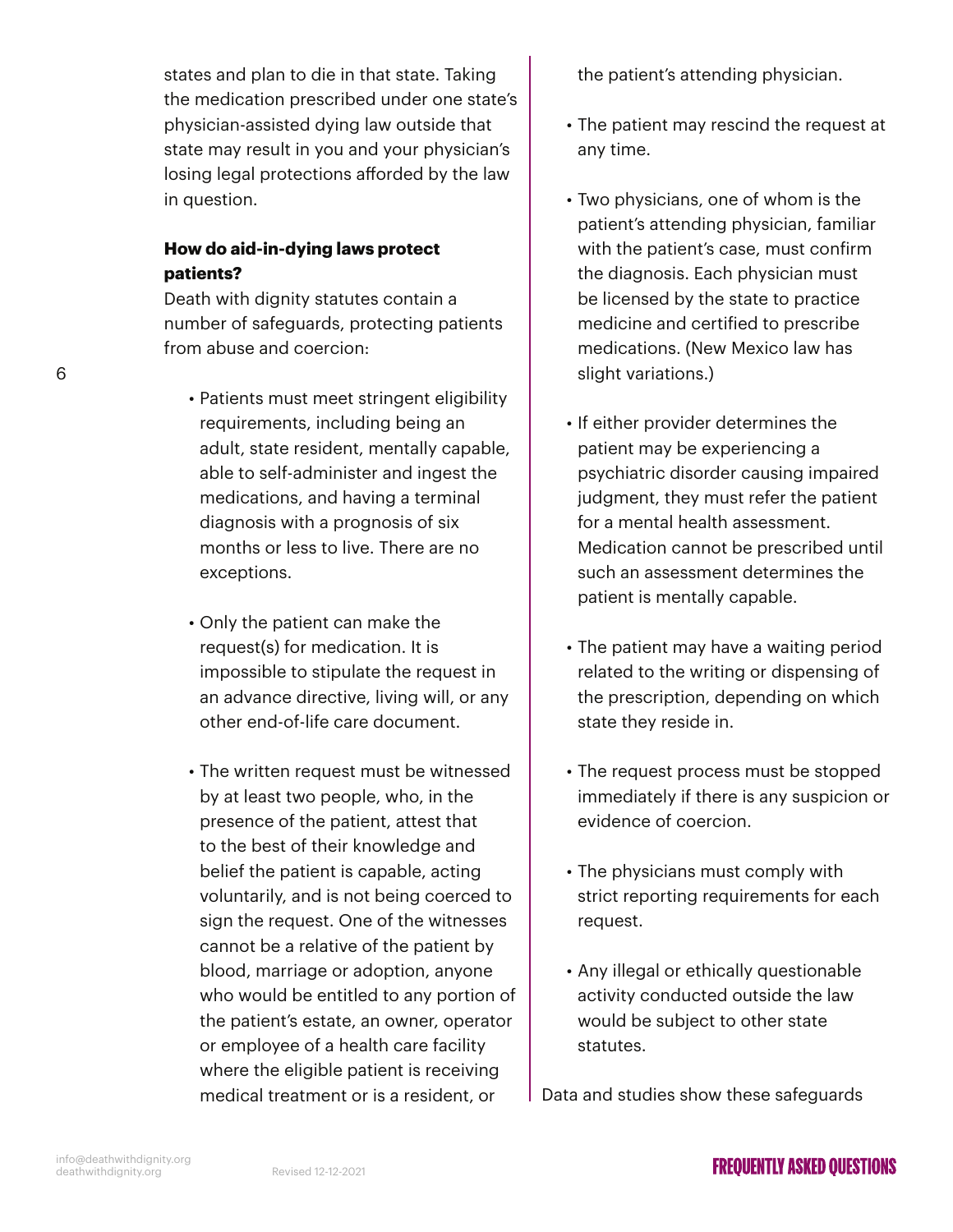work as intended, protecting patients and preventing misuse.

## **How do death with dignity statutes safeguard confidentiality?**

Federal statutes, such as HIPAA, protect confidentiality of all patient records.

While states with physician-assisted dying laws do collect the names of patients in order to cross-check death certificates, the laws guarantee the confidentiality of all participating patients as well as physicians. Patients' or doctors' identifying information is never released to the public or media.

If your death results from taking medications legally prescribed and obtained under a physician aid-in-dying statute, your death certificate will list your underlying illness as the cause of death.

## **How does using a death with dignity law impact my insurance?**

Physician-assisted death statutes do not specify who must pay for the services. Individual insurers determine whether the procedure is covered under their policies, just as they do with any other medical procedure. Federal funding, including Medicaid and Medicare, cannot be used for services or medications received under these laws.

Physician aid-in-dying statutes specify that participating in death with dignity is not suicide. Therefore, your decision to end your life under an aid-in-dying statute has no effect on your life, health, or accident insurance or annuity policy.

# **How many people use death with dignity laws?**

Visit our State Report Navigator to learn more about use of the laws in each state. These figures highlight that only a small number of people with terminal illness utilize death with dignity laws to die and about 30 percent of people who do obtain the medication prescribed under these laws never take it.

The existing death with dignity laws continue to work flawlessly, to protect patients and physicians, and to provide ease of mind and relief to people facing the end of life.

# **Do aid-in-dying statutes obligate or encourage anyone to use them?**

Participation in assisted dying is strictly voluntary, for both patients and their providers. No one is encouraged or obligated to use these laws; they provide an option to those who wish to use them.

No one qualifies under aid-in-dying laws solely on the basis of age or disability.

Opponents of aid-in-dying laws allege that the mere existence of these laws encourages older folks, people with disabilities, minorities, or poor, undereducated, uninsured and other marginalized persons to prematurely end their lives. Physician-assisted death laws, however, provide a voluntary option to anyone who qualifies and wishes to voluntarily use it. No one is forced, obligated, or encouraged to use these laws; access to these laws by any one person does not preclude others from opting out.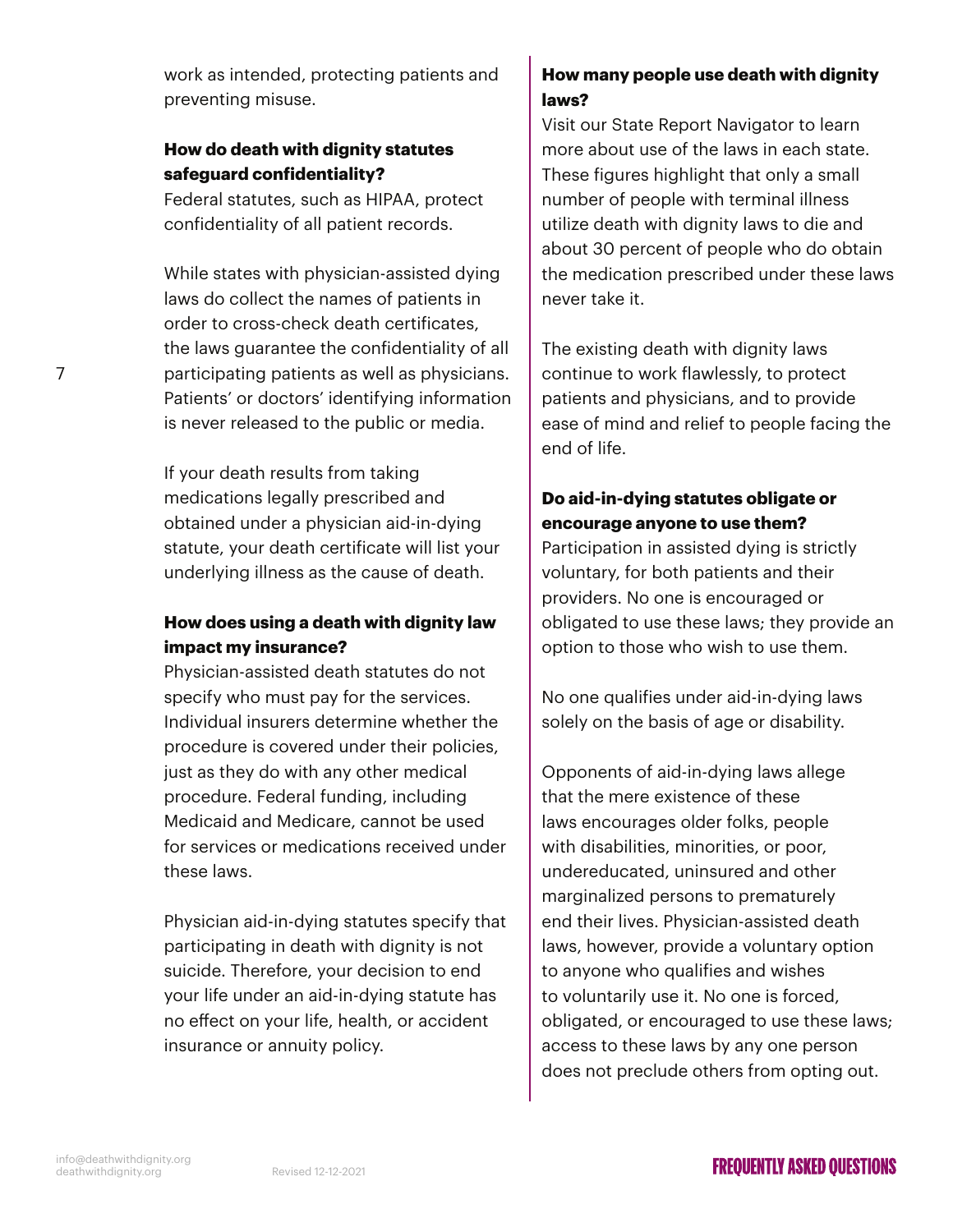## **Can the federal government overturn Oregon's law?**

The George W. Bush administration in the early 2000s attempted to use the federal Controlled Substances Act (CSA) to overturn the Oregon law, both through Congress and the courts. However, since the CSA bans the use and trafficking of illegal drugs and regulates the use of legal narcotics for approved medical purposes, and the Oregon Death with Dignity Act specifies only the use of legal narcotics for physician-assisted dying, their efforts failed.

In the U.S., it is the states, not the federal government, that license physicians and determine what is and is not legitimate medical practice. In 2006, the U.S. Supreme Court affirmed this by ruling, in the case Gonzales v. Oregon, that the federal government overstepped its authority in seeking to punish doctors who prescribed drugs to help patients with terminal illness end their lives.

#### **IMPACT OF DEATH WITH DIGNITY**

# **What are the benefits of death with dignity laws for people with terminal illness and their families?**

Death with dignity legislation yields numerous direct and indirect benefits.

For patients with terminal illness, the greatest comfort these laws provide is having the freedom to control their own end. Most people who obtain medications under these laws value being able to make their own decisions, including the where and when of their death. We know this because people using the law cite loss of autonomy as their chief end-of-life concern. Most people who are dying wish to die at comfortably at home. Nearly 92 percent of people accessing the Oregon Death with Dignity Act do. The stringent safeguards in these laws also protect patients from possible abuse, coercion, and wrongful medical practice.

We often hear stories of family members also deriving peace of mind from knowing they will not have to helplessly endure watching a loved one die a horrible death.

## **Where do physicians stand on physicianassisted dying?**

A 2016 Medscape survey found that 57 percent of medical doctors favor physicianassisted dying, up from 46 percent in 2010. We also know that many physicians who support this end-of-life option are reluctant to declare so publicly for fear of repercussions in their workplace or medical community.

The American Medical Association (AMA) opposes aid-in-dying laws. However, not only does the AMA represents a declining number of physicians (only about 1 in 3 doctors are AMA members), a 2011 survey of physicians conducted by Jackson & Coker found that 77 percent of physicians believe the AMA no longer reflects their views.

As of 2018, ten AMA state chapters, as well as the D.C. chapter, have dropped opposition to assisted dying and adopted a neutral position: California, Colorado, Hawaii, Maine, Maryland, Massachusetts, New Mexico, Nevada, Oregon, Vermont, and Washington.